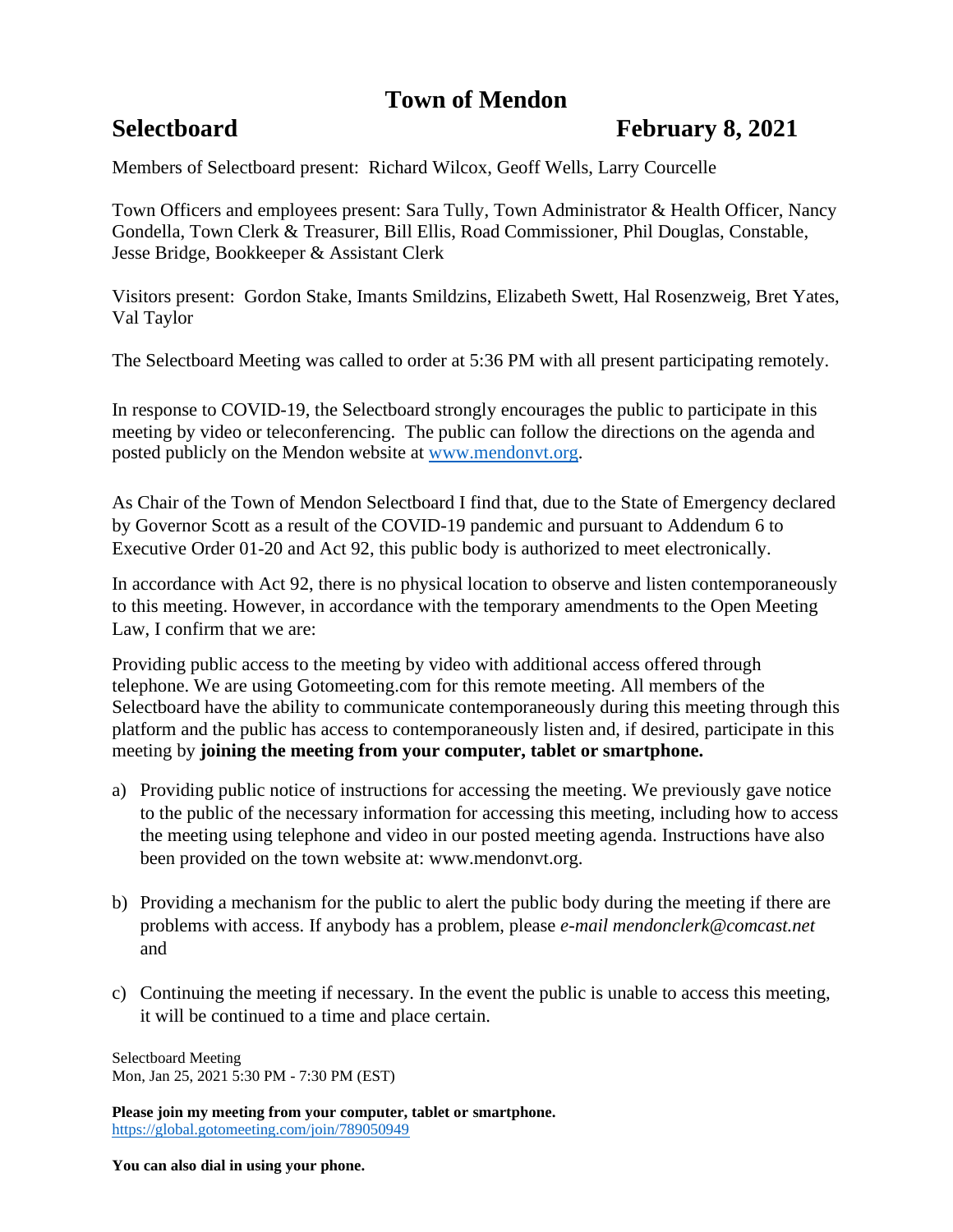United States: [+1 \(646\) 749-3122](tel:+16467493122,,789050949)

**Access Code:** 789-050-949

New to GoToMeeting? Get the app now and be ready when your first meeting starts: <https://global.gotomeeting.com/install/789050949>

Please note that all votes taken during this meeting that are not unanimous will be done by roll call vote, in accordance with the law.

Let's start the meeting by taking a roll call attendance of all members participating in the meeting.

Roll call: Geoff Wells and Larry Courcelle. Richard Wilcox joined the meeting at 5:45 PM

Agenda: G. Wells moved to add Air B&B's, Public Safety Fund and Certificate of Highway Mileage to the agenda. Motion seconded by L. Courcelle. The Selectboard unanimously approved the motion.

### Announcement

The Town of Mendon is accepting applications for an Assistant Road Commissioner- Highway Maintenance/Equipment Operator and Building/Grounds Maintenance. This is one full-time position. Information can be found on the town website at [www.mendonvt.org.](http://www.mendonvt.org/)

### Administrative Matters

*Selectmen's Orders* were reviewed. Motion by G. Wells to approve pay orders for February 8, 2021 for \$15,979.56 and \$3,093.93. Motion seconded by L. Courcelle. The Selectboard unanimously approved the motion.

Motion by R. Wilcox to approve payroll in the amount of \$9,509.78 for the period ending February 9, 2021. G. Wells recommended tabling the motion. The motion did not receive a second and was not voted upon.

Minutes of Previous Meeting: G. Wells moved to approve the minutes of January 25, 2021. Motion seconded by L. Courcelle. The motion passed.

### Public Comment

G. Stake addressed the Selectboard requesting a better understanding of the zoning process. He outlined three potential zoning violations citing sections of Mendon's Zoning Regulations. S. Tully responded that zoning violations are determined by the Zoning Administrator, Steve Cosgrove and provided Mr. Cosgrove's contact information.

### Business

*Firearm Discharge Ordinance* P. Douglas presented the draft of the Firearm Discharge Ordinance. Multiple residents spoke in favor of its adoption. S. Tully provided an overview of the adoption process. S. Tully was directed to find out from the town of Killington who they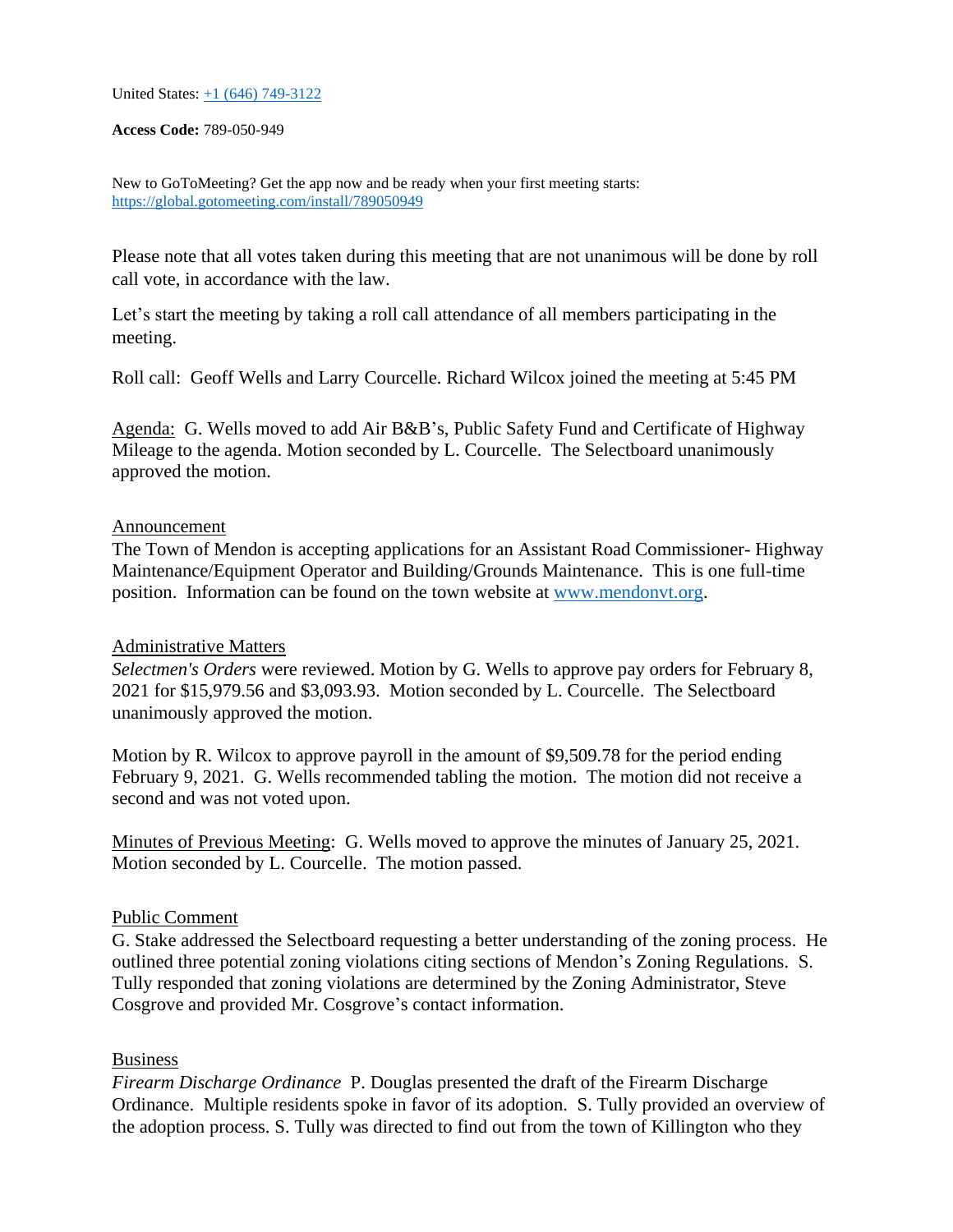used for legal review. D. Wilcox will contact VLCT. Once the legal review is complete the Selectboard will move forward with warning the adoption of the ordinance.

*Salt Shed Maintenance* B. Ellis presented 3 quotes for maintenance of the salt shed. Motion by D. Wilcox to hire Belden Company for \$5,985 to complete maintenance requirements as per the building maintenance schedule to be paid out of the Garage Maintenance Fund. Motion seconded by G. Wells. The Selectboard approved the motion.

*Town Meeting 2021 & Voting* The Selectboard discussed the specifics regarding the Informational Meeting 3/1/21 and the polls will be open at the Town Garage on from 8 AM to 7 PM.. The ballot postcard has been mailed. The Town Meeting Mailer is at the printers and will cost approximately \$800 to prepare. N. Gondella expects to spend half of this out of the grant proceeds and the remainder out of the General Fund budget for postage and printing. The Selectboard discussed the presentations for the informational meeting.

*COVID-19 Response & Town Government Operations*- S. Tully provided an update on the progress of the Continuity of Operations Plan. S, Tully reported the US Department of Labor issued stronger workplace guidance on coronavirus: New OSHA guidance seeks to mitigate, prevent viral spread in the workplace. The VT department of labor issued the VT Critical Infrastructure Worker Inclusion Guidance. S. Tully is reviewing all new regulations to determine an implementation plan for the Selectboard.

*CDL Drivers* J. Bridge provided an update regarding the hiring procedure for CDL drivers. S, Tully recommended the town adopt a medical card policy as recommended by the Vermont League of Cities and Towns. L. Courcelle spoke against the medical card policy as it could eliminate qualified employees already in short demand. The Selectboard elected not to create a medical card policy. J. Bridge will implement the CDL hiring procedure with any sensitive material regarding going to S. Tully, Town Administrator.

*Woodward Road Update* The Selectboard reviewed direction given by Z. Courage, Wetlands Permit Specialists and will pursue discussions with adjacent property owners regarding access to the pond.

*Air B&B's* G. Wells recommended the Town look into regulating Air B&B's like Killington with permit fees.

*Mendon Public Safety Fund* G. Wells stated we should have put more money in the fund for the Barstow generator maintenance. D, Wilcox responded the budget is complete but we can look at that next year.

*Certificate of Highway Mileage* Motion by G. Wells to approve the Certificate of Highway Mileage with no changes from last year. Motion seconded by L. Courcelle. The motion passed unanimously. S. Tully will arrange for the Selectboard sign the certificate for submittal before February 20<sup>th</sup>.